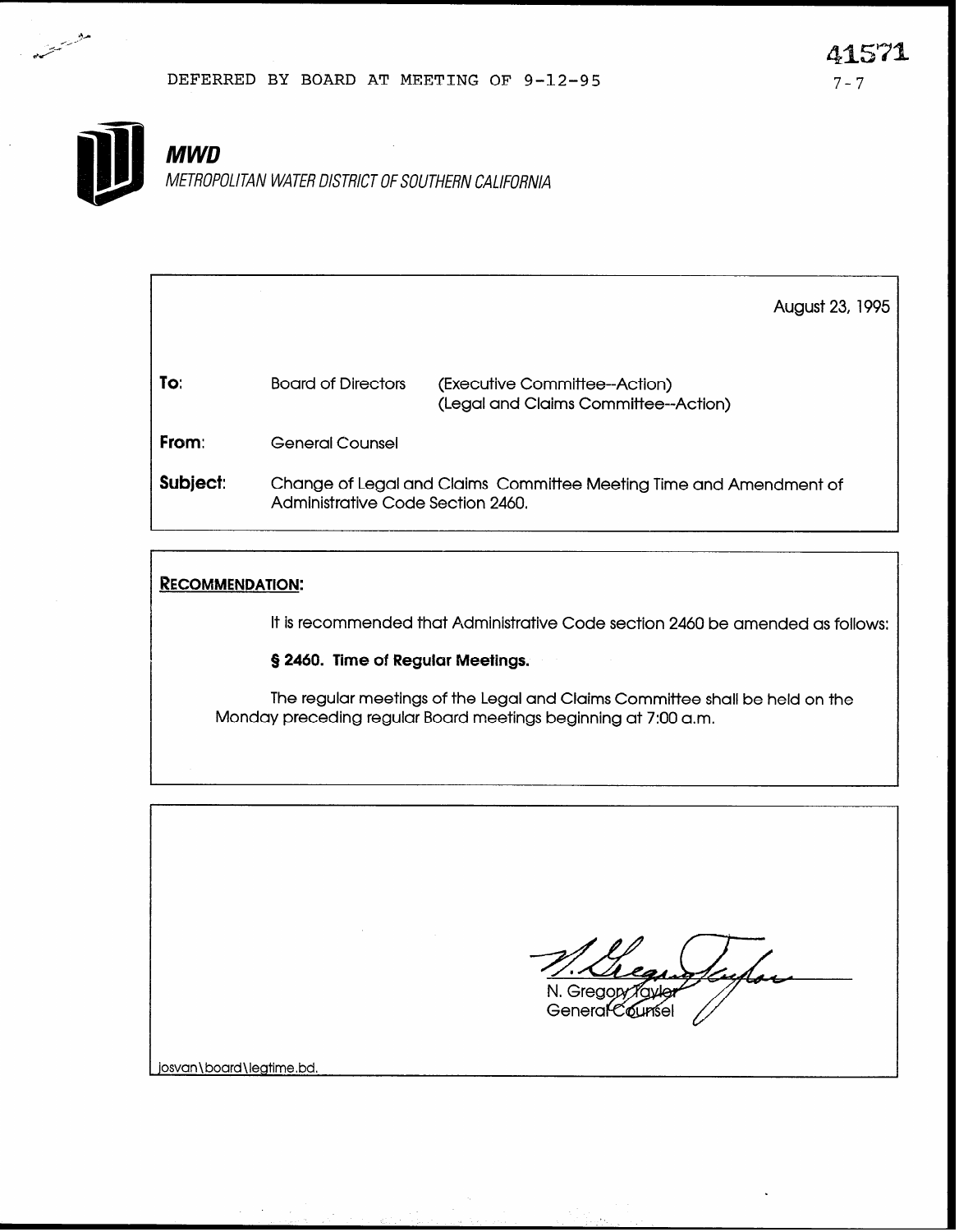+  $\sim$ \*

 $\sim$  i- $\sim$  $\sim$  . . .  $\mathcal{L} \subset \mathcal{L}_{\mathrm{max}}$ 

#### EXECUTIVE SUMMARY AND DETAILED REPORT:

The Legal and Claims Committee presently meets at 7:30 a.m., usually in joint session with the Land Committee for purposes of studying, advising and making recommendations with regard to litigation involving condemnation matters. and then meets separately for performance of its other duties under the Code. Since the Land Committee 's meeting time has been changed to 7:00 a.m. it is recommended that the Legal and Claims Committee also be changed from 7:30 a.m. to meet at 7:00 a.m. to allow both Committees to meet jointly before considering their separate agendas,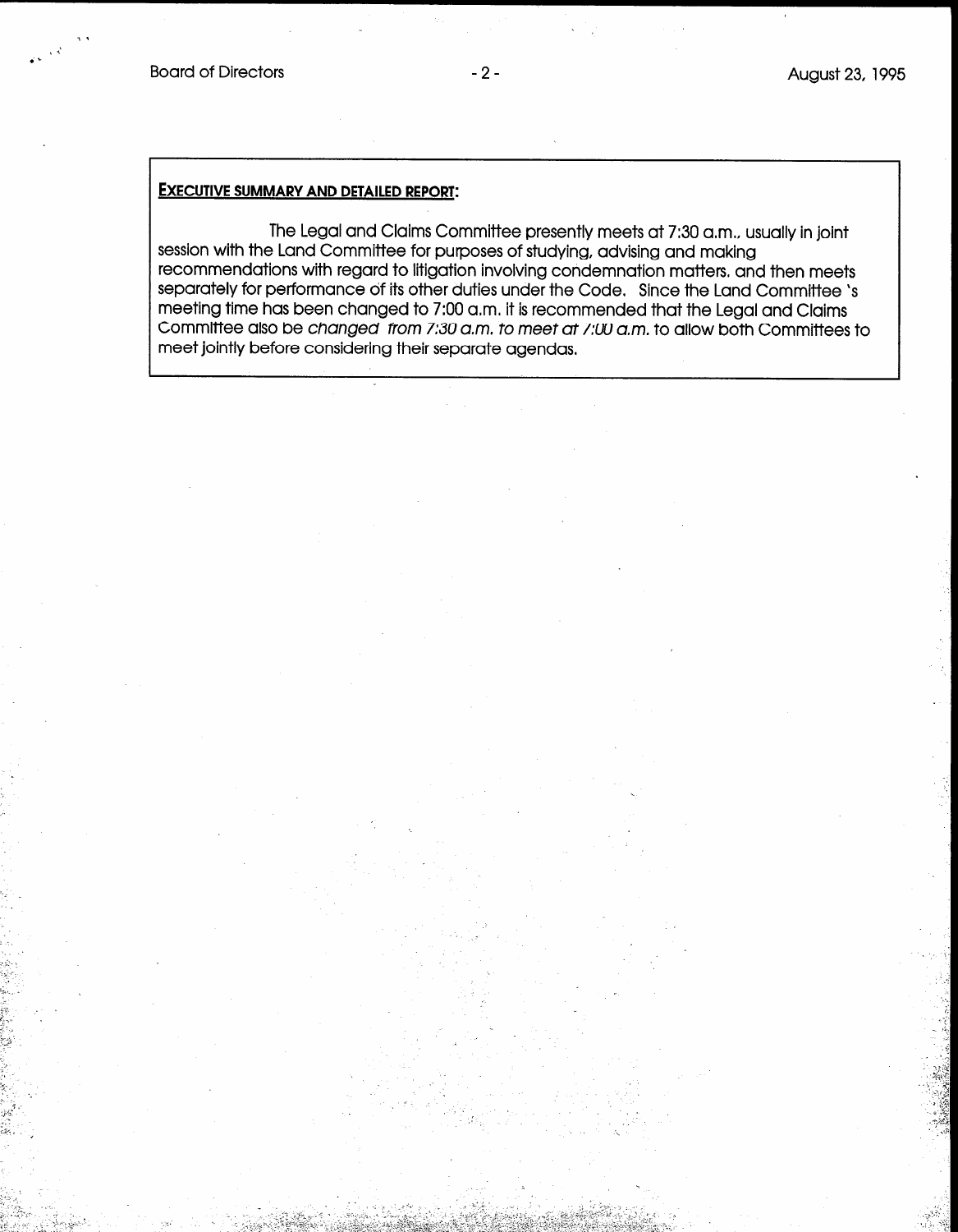### Administrative Code Division II, Chapter 4, Article 6

### LEGAL AND CLAIMS COMMITTEE

### 5 2460. Time of Regular Meetings.

 $\cdot$   $\cdot$ 

The regular meetings of the Land Committee shall be held on the Monday preceding regular Board meetings beginning at <del>7:30</del> <u>7:00</u> a.m.